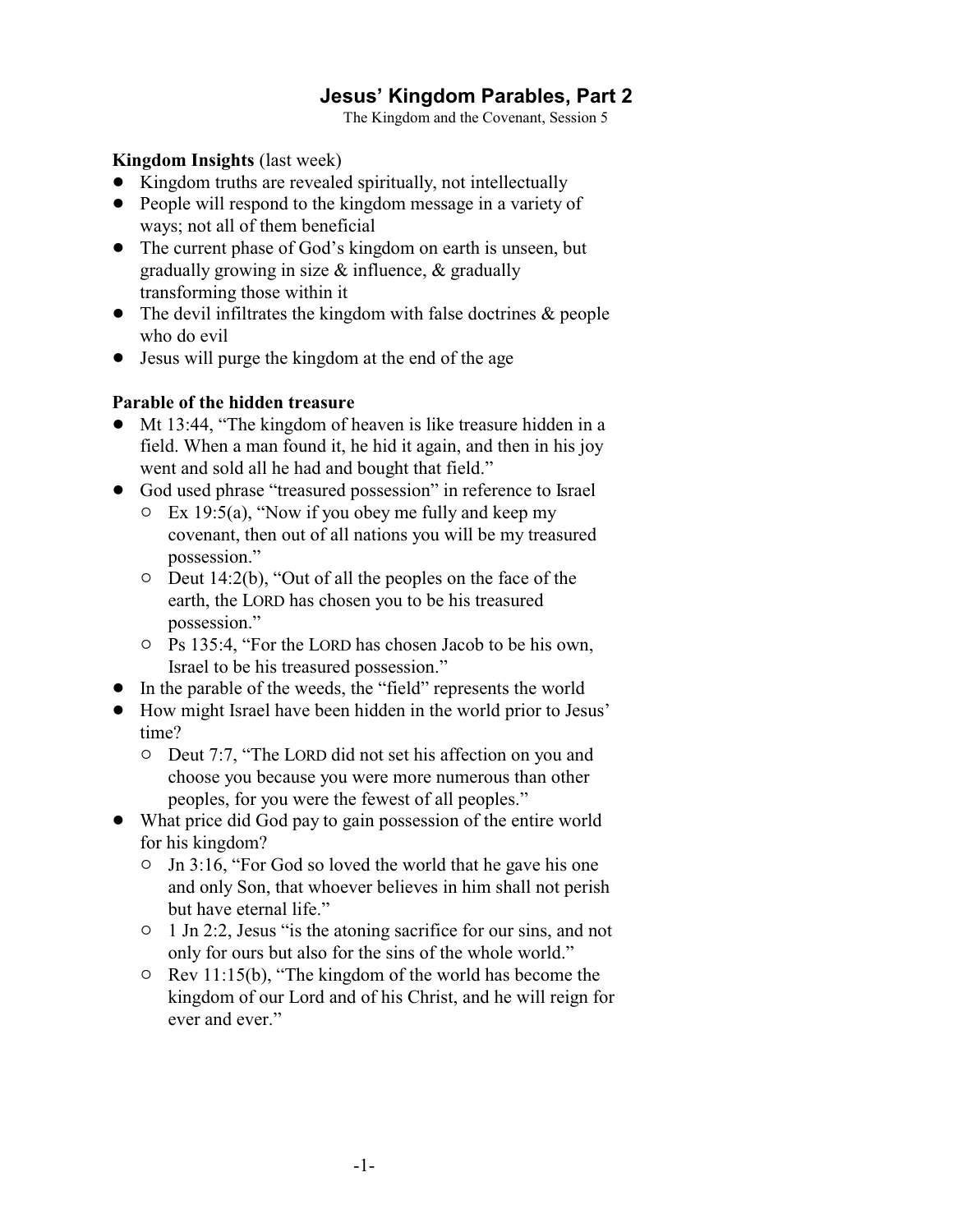- ! Jesus regained possession of the earth by paying the price for humanity's sin; the sin which caused us to lose possession of it to Satan
	- $\circ$  That entitled God to claim the "hidden treasure" Israel as his own
	- $\circ$  Ro 1:16(b), The gospel is "the power of God for the salvation of everyone who believes: first for the Jew, then for the Gentile."
- Kingdom insight: Israel is God's treasured possession & he paid a great price to redeem them

## **Parable of the Pearl**

- Mt 13:45-46,  $45 \text{``Again, the kingdom of heaven is like a}$ merchant looking for fine pearls.<sup>46</sup> When he found one of great value, he went away and sold everything he had and bought it."
- Who or what does the merchant represent?
- Lk 19:10, "For the Son of Man came to seek and to save what was lost."
- Jn 6:44(a), "No one can come to me unless the Father who sent me draws him."
- ! Scriptures that indicate the great value attributed to pearls: Mt 7:6; 1 Tim 2:9; Rev 17:4; 18:12; 18:16; 21:21
- $\bullet$  Isa 57:20, "But the wicked are like the tossing sea, which cannot rest, whose waves cast up mire and mud."
- Isa  $60:5(b)$ , "... the wealth on the seas will be brought to you, to you the riches of the nations will come."
- Rev 17:1(b), 15,  $\frac{1}{2}$  "Come, I will show you the punishment of the great prostitute, who sits on many waters....<sup>15</sup> The waters you saw, where the prostitute sits, are peoples, multitudes, nations and languages."
- ! Kingdom insight: God included redemption of gentiles in the great price he paid to redeem Israel

## **Parable of the net**

- $\bullet$  Mt 13:47-48, <sup>47</sup> "Once again, the kingdom of heaven is like a net that was let down into the lake and caught all kinds of fish. <sup>48</sup> When it was full, the fishermen pulled it up on the shore. Then they sat down and collected the good fish in baskets, but threw the bad away."
	- $\circ$  Why would fishermen consider some fish "bad"?
- vv 49-50,  $49$  "This is how it will be at the end of the age. The angels will come and separate the wicked from the righteous <sup>50</sup> and throw them into the fiery furnace, where there will be weeping and gnashing of teeth."